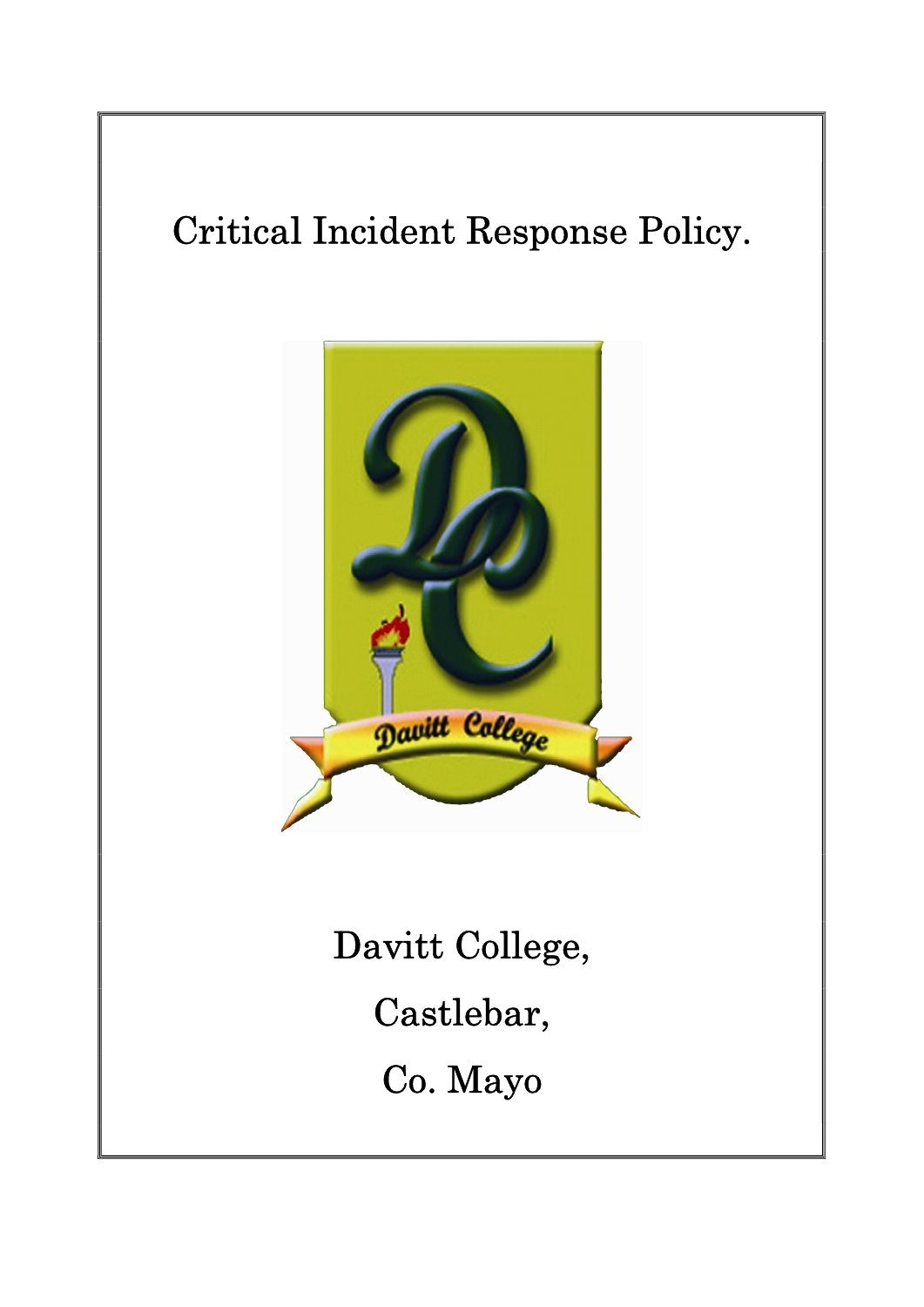# Critical Incident Management Policy

## Relationship to schools vision and aims

In the event of a major crisis at Davitt College it is our fundamental aim to create a coping, supportive and caring environment in the school. In times of tragedy young people need support from adults who know them best. As their teachers we have invaluable experience, competence and skills in dealing with people and in partnership with parents we can offer support, assistance and advice should they experience a critical incident.

## 1. Rationale

The key to managing a critical incident is planning. While very few schools will experience a major crisis, most schools will experience traumatic situations such as a sudden death of a student or teacher due to an accident or illness. By developing a Critical Incident Management plan we would hope to cope more effectively with the aftermath of such an incident. Having a plan enables staff to respond quickly and efficiently and maintain a sense of control. It will also ensure that normality returns to the school as soon as possible and the effects on students and staff are limited. The plan will very much depend on the nature of the incident.

## 2. Goals

- o To return the school to the pre-incident, normal state as soon as possible
- $\circ$  To reduce the immediate and long term detrimental impact on students, teachers and families
- $\circ$  To put effective plans in place for the first 48 hours and the following three weeks
- o To form a team of key personnel
- $\circ$  Identify key tasks that arise in the aftermath of the critical incident
- $\circ$  Identify roles to be fulfilled at the time of a critical incident
- o To maintain an up to date list of contact numbers. Numbers are available for:
	- pupils, parents, guardians
	- staff
	- **EXECUTE:** emergency support services (In the Staff room)
	- A copy of these lists can be found in both the Front Office and the Principals Office and responsibility for regular updating is clearly assigned to the Home School Liaison person
- o To compile emergency information for school trips. This should include:
	- **I** list of all pupils/staff involved and teacher in charge
	- **I** list of mobile numbers for accompanying teachers
	- up to date medical information on pupils with allergies, epilepsy etc.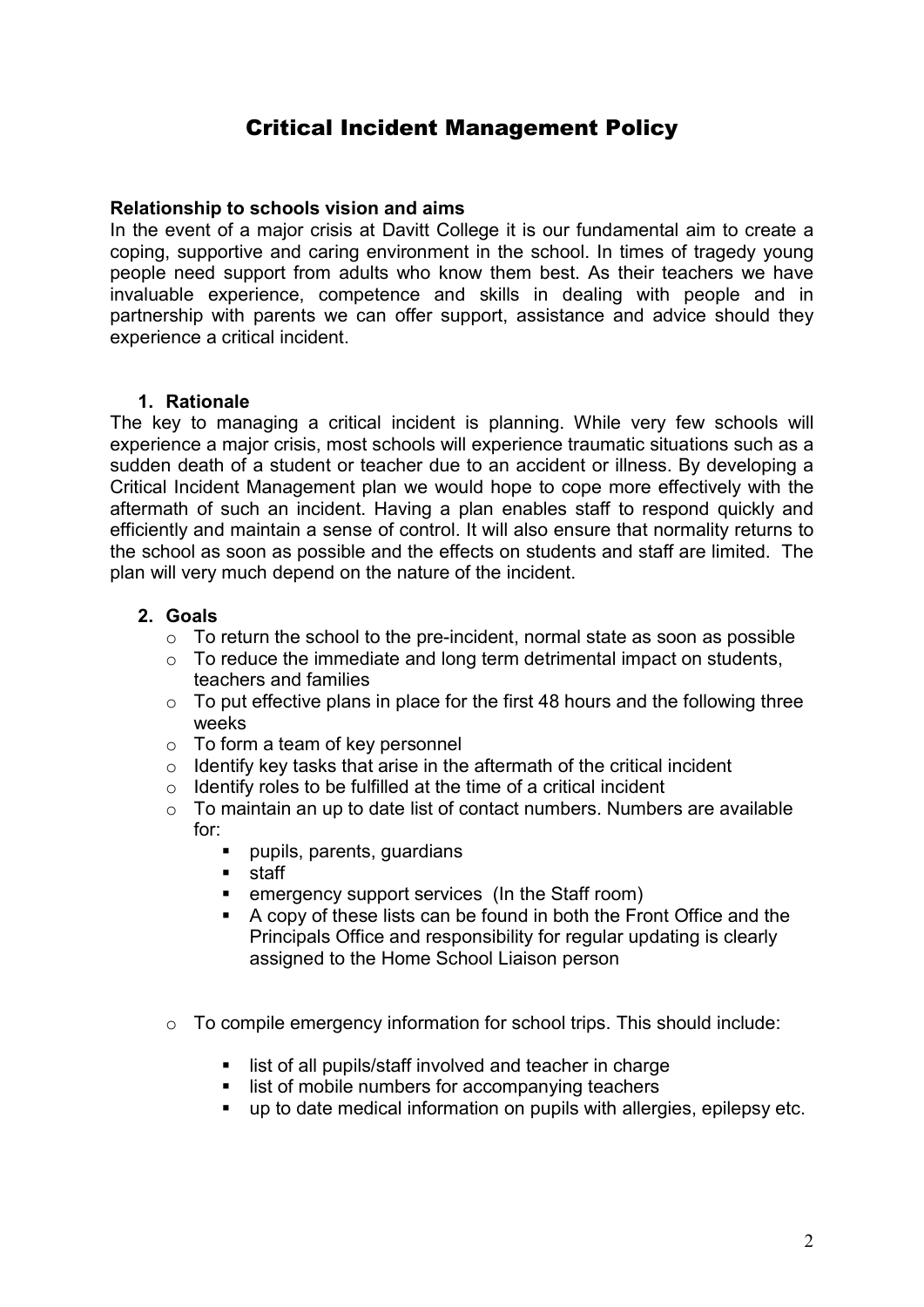# 3. Critical Incident Response Team

The purpose of the team will be to provide leadership in the areas of communication, family liaison and the provision of support services in the event of a crisis/trauma. The team members consist of the following people and must be reviewed yearly.

The key roles which need to be covered are as follows: -

- Team Leader Bernie Rowland • Garda Liaison - Caitriona O'Donnell / Bernie Rowland • Staff Liaison - William Rowan/Joan Walsh/Caitriona O'Donnell/ Anita Gallagher • Student Liaison - Brian Murphy/Deirdre Gibbons/Gary Boyle • Counselling - James Gallagher/Bernie Lennon/Deirdre Gibbons • Parent Liaison - Mary Gibbons/Tracy Britton/Maria Carey External Agency Liaison - William Rowan/Mary Gibbons/Anita Gallagher • Media Liaison - William Rowan/Bernie Rowland • Administrator - Mary Nugent
- Care Team Sarah Sheridan/Mary Gibbons/Frances Groden

Outlined below are some points on the key responsibilities of each role.

# Roles:

# Team Leader- Bernie Rowland

- Alerts the team members to the crisis and convenes a meeting.
- Co-ordinates the tasks of the team.
- Liaises with the Board of Management: DES: NEPS: SEC
- Liaises with the concerned family/families.
- Informs staff of incident

It is important to consider who will take the lead in the absence of the team leader.

- William Rowan Deputy Team Leader
- Anita Gallagher Deputy Team Leader

## Garda Liaison – Bernie Rowland/Caitriona O'Donnell

(This may be seen as part of the Team Leader's role)

- Liaises with the Gardaí
- Ensures that information about deaths or other developments is checked out for accuracy before being shared.

## Staff Liaison – William Rowan/Joan Walsh/Caitriona O'Donnell/Anita Gallagher

 Leads briefing meetings for staff on the facts as known, gives staff members an opportunity to express their feelings and ask questions, outlines the routine for the day.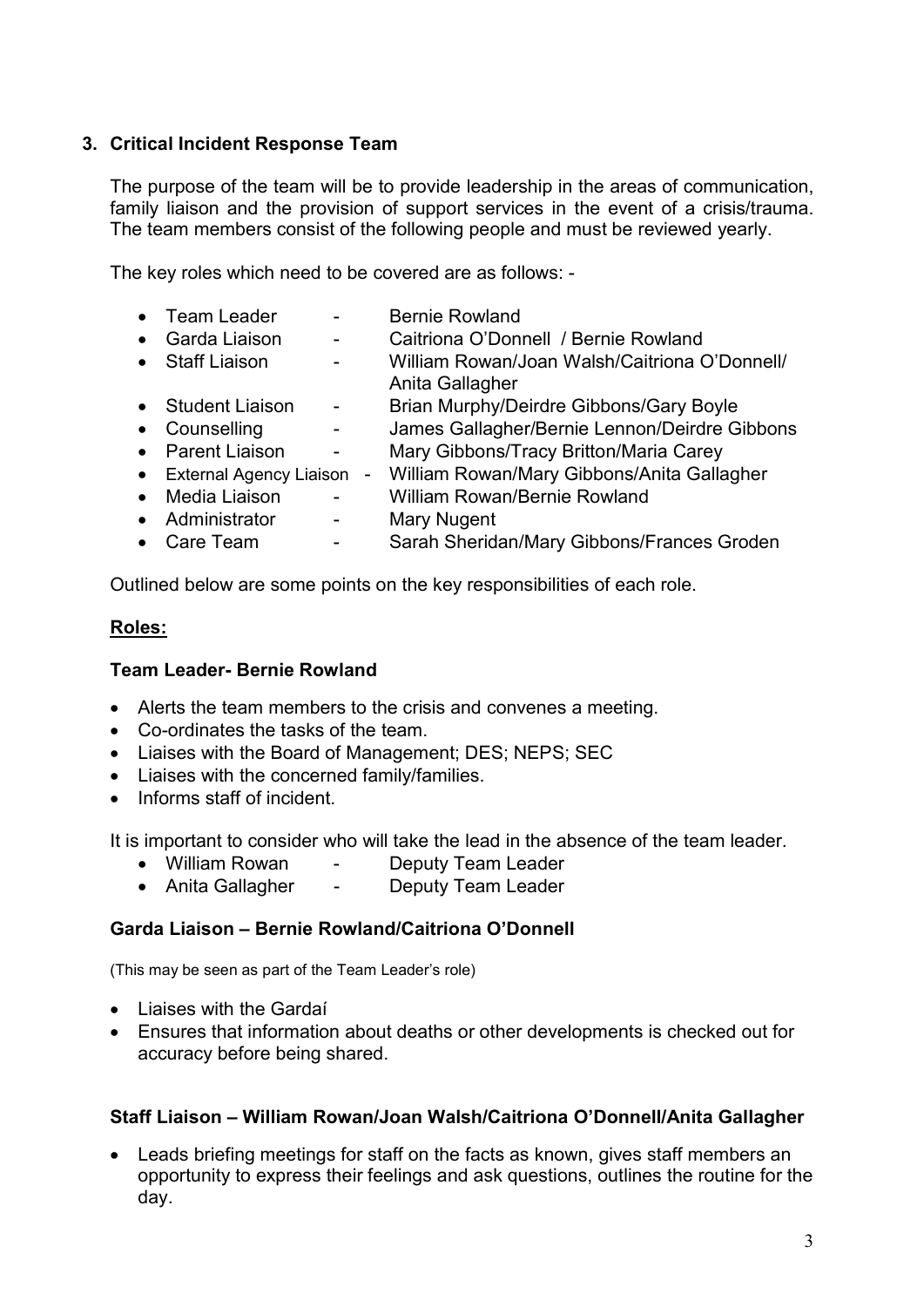- Advises staff on the procedures for identification of vulnerable students.
- Provides materials for staff (from their Critical Incident Folder).
- Keeps staff updated as the day progresses.
- Is alert to vulnerable staff members and makes contact with them individually.
- Advises them of the availability of the TUI Counselling Support for Teachers known as Care Call, contact number 1800 411 057.

## Student Liaison - Brian Murphy/Deirdre Gibbons/Gary Boyle

- Co-ordinates information from Tutors and Year Heads about students they are concerned about.
- Communicate this information to the Care Team.
- Alerts other staff to vulnerable students (appropriately).
- Provides materials for students (this document Page 16).
- Keeps records of students seen by external agency staff and Care Team.
- Looks after setting up and supervision of "quiet" room where agreed.
- The Library is the quiet room. (Page 8).

## External /Agency Liaison – William Rowan/Mary Gibbons/Anita Gallagher

- Liaises with agencies in the community for support and onward referral for vulnerable students.
- Is alert to the need to check credentials of individuals offering support.
- Co-ordinates the involvement of these agencies.
- Reminds agency staff to wear name badges.
- Updates team members on the involvement of external agencies.

# Parent Liaison – Mary Gibbons/Maria Carey/Tracy Britton

- Visits the concerned family/families with the team leader.
- Arranges meetings, if necessary.
- May facilitate such meetings, and manage "questions and answers".
- Manages the "consent" issues in accordance with agreed school policy.
- Ensures that sample letters are typed up, on the school's system and ready for adaptation.
- Sets up rooms for meetings with parents (Parents' Room & Board Room)
- Maintains a record of parents seen.
- Meets with individual parents.
- Provides appropriate materials for parents (from their Critical Incident Folder).

## Media Liaison – Bernie Rowland/William Rowan

 All communication with the media (newspapers, TV, etc.) regarding the Critical Incident must only occur through the Critical Incident Team Leader or the delegated members of the Critical Incident Response Team.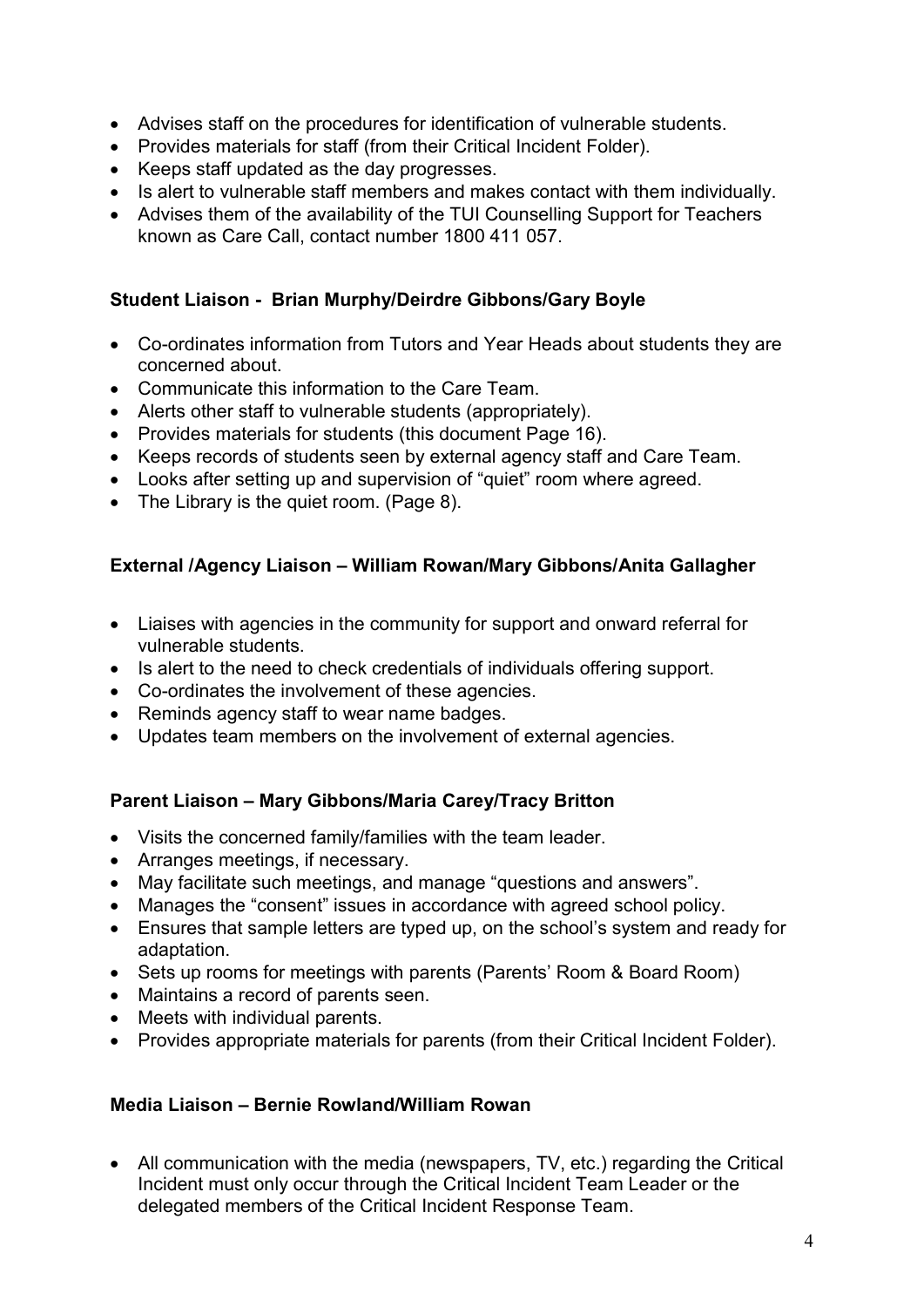- Under no circumstances is any staff member of Davitt College to make any comment whatsoever regarding the incident.
- Absolutely nothing should be posted on any social media regarding the incident.
- No member of the press is to enter the grounds of the school without prior arrangement with the Critical Incident Team Leader or the delegated member of the Critical Incident Response Team.
- In the event of an incident, the media liaison will consider issues that may arise and how they might be responded to (no students being interviewed, no photographers on the premises, etc).
- In the event of an incident, will liaise where necessary with the DES and relevant organisations.
- Will draw up a press statement; give media briefings and interviews (as agreed by school management).

# Administrator – Mary Nugent

- Maintenance of up to date telephone numbers of:
	- Parents or Guardians
	- **Teachers**
	- Emergency Services
- Maintains up to date lists of contact numbers of:
	- Key parents, such as members of the Parents' Council
	- Emergency support services and other external contacts and resources e.g. NEPS; NYP; HSE; Doctor; Ambulance Service; Family Centre
- Takes telephone calls and notes those that need to be responded to.
- Ensures that templates are on the school system in advance and ready for adaptation. (See Apendix)
- Prepares and sends out letters; emails and faxes.
- Photocopies materials needed.
- Maintains records

# 4. Immediate Response

- 1. The Principal/Team Leader will call together a meeting of the Critical Incident Team. The team's first tasks will be to establish the facts. It is crucial that the school has the correct information regarding the crisis. Under the guidance of the Team Leader team members will contact persons involved, and others such as hospitals, Gardaí, parents in order to establish the facts.
- 2. Inform staff via a text message that a Critical Incident has occurred.
- 3. A common statement will be prepared and agreed by the team. The statement will seek to:
	- Be communicated in a sensitive manner
	- Give the facts as they are known
	- Highlight the support that will be available
	- Indicate the actions that are planned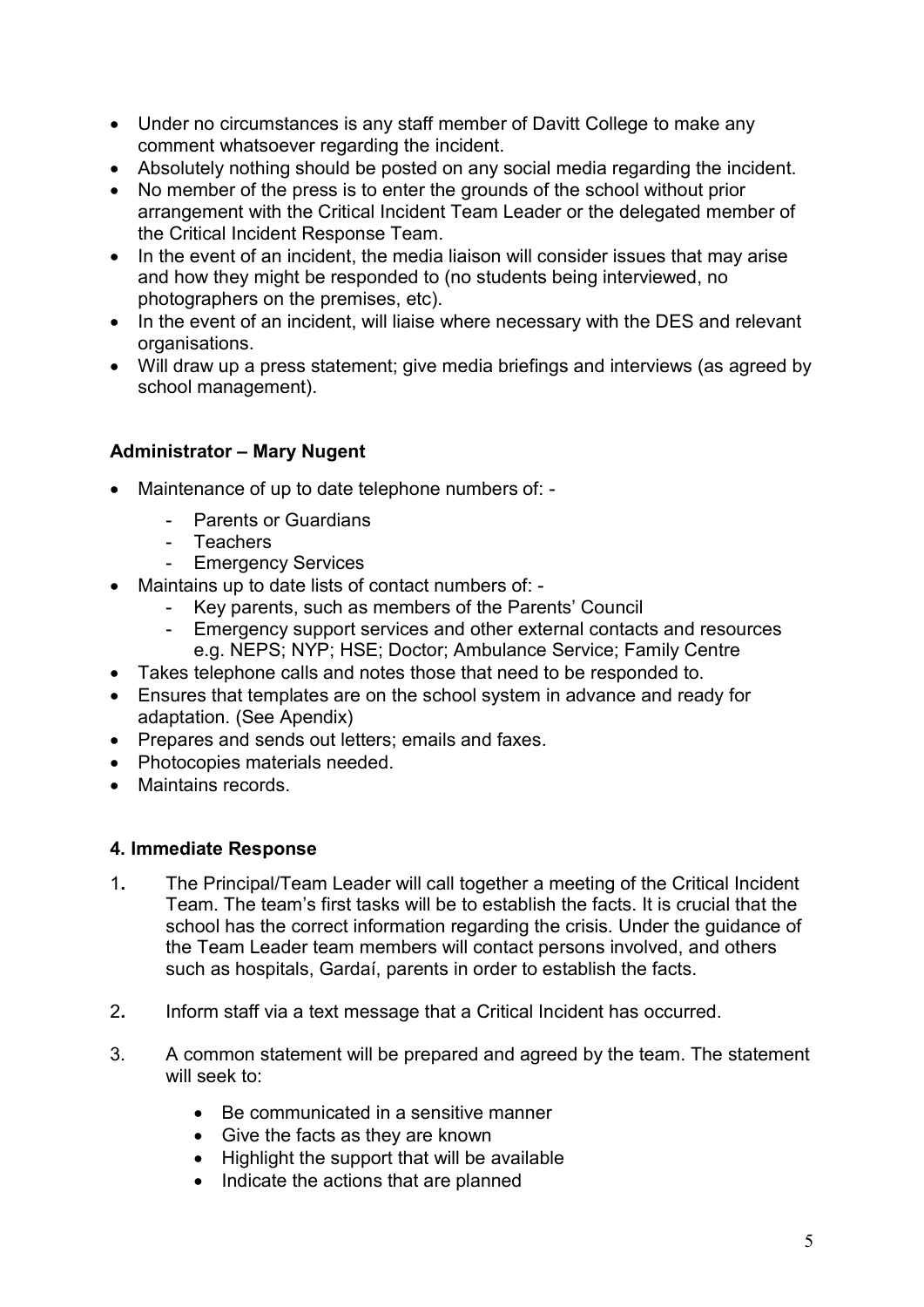• In the case of suspected suicide, great care will be taken not to use the term 'suicide' instead a more appropriate term of 'sudden death' should be used.

# 5. Action Plan:

# Inform:

It is vital that all those needing information receive it as soon as it is possible. The statement prepared will reduce the spread of rumour. It will alert and inform staff in the first instance. It will inform the student population. If at all possible, the students should be told at the same time in no larger than class size.

In the case where a critical incident has occurred on a school trip, a similar statement is needed to assist those who will be telephoning relatives. It is preferable to have a group of people involved so that all concerned are informed in or around the same time. Some further considerations in contacting parents:

- Offer any practical help needed transport, telephone numbers, contact names
- Enquire if the parent is alone or has someone to offer support
- Carefully review with the parent that the information given has been fully understood
- Alerting all other involved parents to the trauma will help them when they subsequently make contact with their child

# The Media:

In times of crisis there may sometimes be media interest that will need to be sensitively managed. As the media may approach any member of the school staff it is important that only the designated spokesperson communicates with the media. A particular room has been designated in the school to which the media will be directed for briefing. Under no circumstances should the media be allowed visit other parts of the school.

# Short Term Action:

The action that is needed in the short term will obviously be very dependent on the crisis. The following guidelines are proposed to help us consider our roles in advance of a critical incident. Actions will come under a number of headings:

- a) Students
- b) Staff
- c) Parents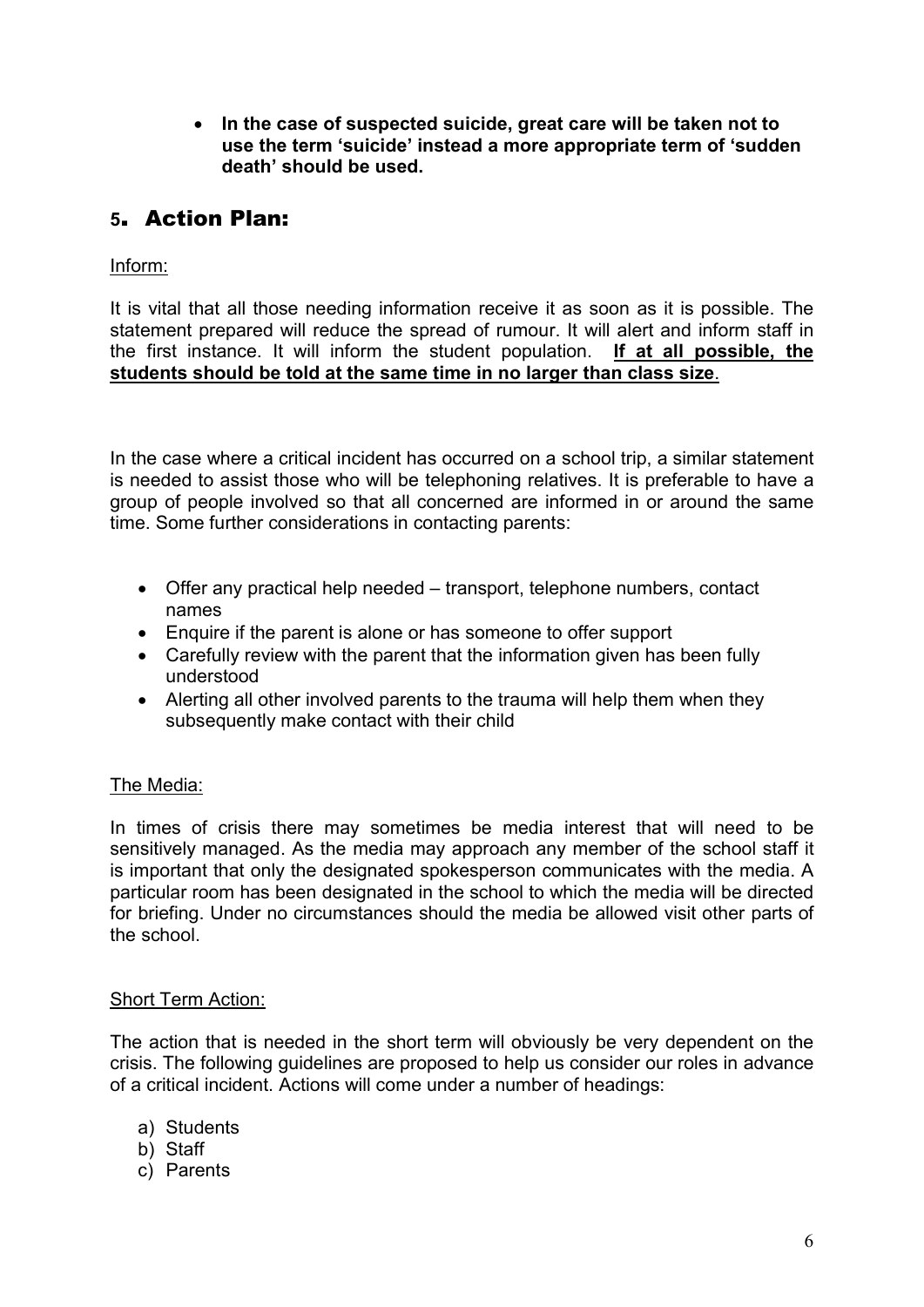## Students:

- The Principal should inform the immediate class of the student concerned and/or year group concerned at the earliest possible opportunity. She should be prepared to spend a reasonable amount of time with the students to allow them to react to the news of the incident. It would be useful if another member of staff example counsellor or chaplain accompanied the Principal and remained with the class after her departure. In addressing the class, the Principal should tell students of their friend's critical incident and advise that it is an event with which everyone – students and teachers – will find it difficult to cope with. She should also explain the routine for the day and the following days and the arrangements which will be made for students to see the Guidance Counsellor/Chaplain and other support services.
- The most essential quality in adults needed by students is that of listening. The school will put in place a support system for students in this regard. Such a system again will involve those staff who are willing and able to offer support, together with outside professionals where required, time and resources to carry out their role, a method of supporting each other and a review of their effectiveness.
- The school advises caution and sensitivity to students regarding posting/publishing online any content relating to an incident. The school will offer appropriate advice and guidance regarding student online activity at what can be a sensitive time.

## Staff:

Many staff, following a trauma, may need to air their feelings and reactions. It may be helpful to consider a number of options such as: staff meeting, inviting in professional help, a staff prayer service, a simple confidential questionnaire to determine the needs of the staff.

It is important that care be taken of those staff directly involved with the incident that they receive support, are not overworked, and have time to de-brief.

Staff who feel for whatever reason, that they are unable to be involved in the school's direct response to the incident should be able to opt out readily.

Those staff having any concerns about students or others in relation to the incident should have easy access to personnel who can assist them.

Support for teachers - a critical incident may raise painful issues in relation to the student concerned or other personal matters.

Those of the Staff who have a key role in responding to a incident need to he helped in their dealing with the emotional load of such a incident.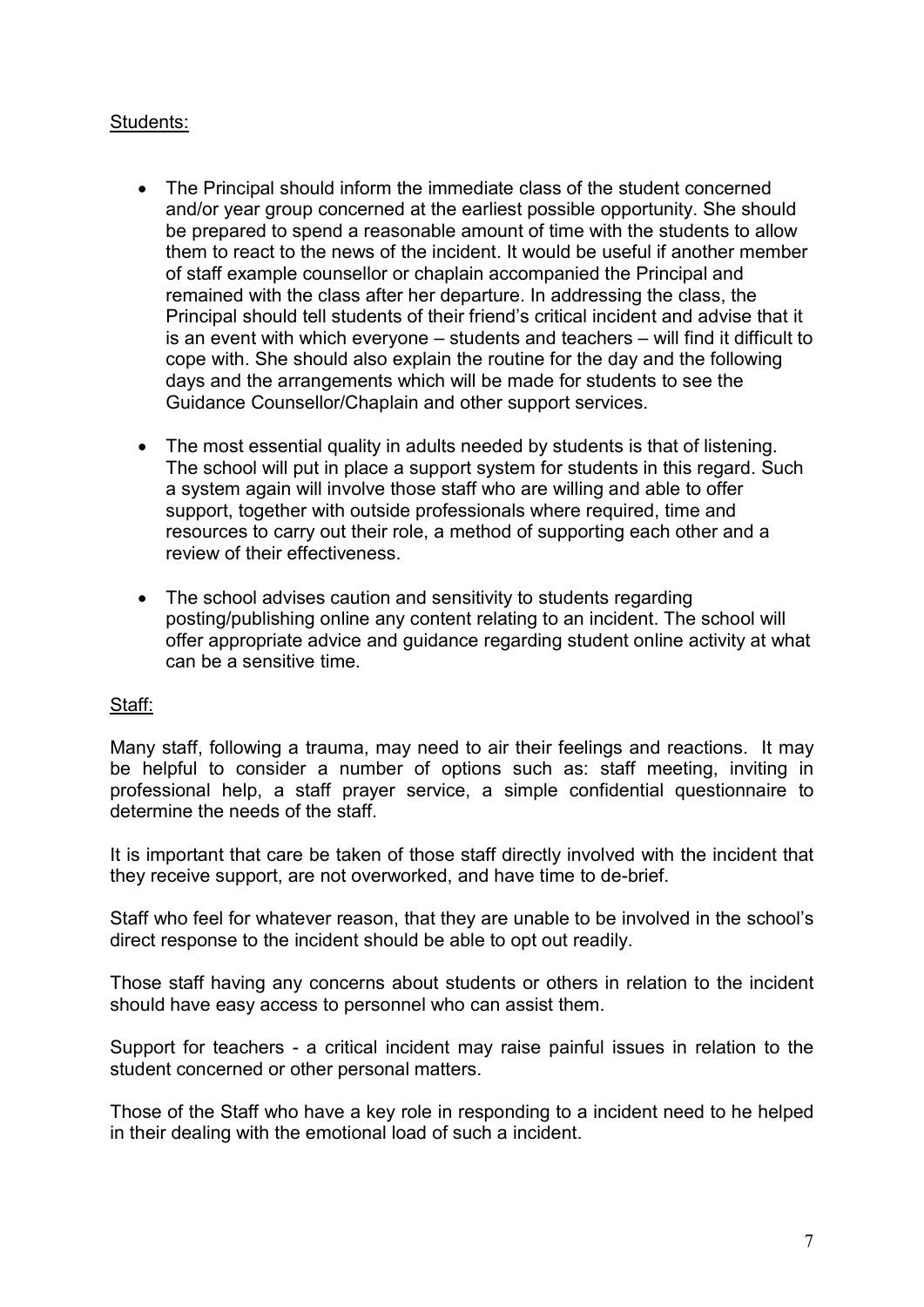# Parents:

The school will have some role to play in supporting parents concerned with the incident. This will vary depending on the nature of the incident and the resources available to the school.

The school should nominate a number of staff members for parents to liaise with, particularly in regard to monitoring the progress of their children.

Put parents in contact with each other if appropriate.

Discuss with involved parents and/or Parent's Council what action could be taken to support those concerned.

Involve parents/guardians in a school liturgy following an incident.

## Record Keeping:

In the event of an incident each member of the team will: keep records of phone calls made and received, letters sent and received, meetings held, persons met, interventions used, material used etc.

The school Secretary will have a key role in receiving and logging telephone calls, sending letters, photocopying materials etc.

## Confidentiality and Good Name Considerations:

The management and staff of Davitt College have a responsibility to protect the privacy and good name of the people involved in any incident and will be sensitive to the consequences of any public statements. The members of the school staff will bear this in mind and will seek to ensure that students do so also. If there is solid information that the death was due to suicide the school will use the words 'sudden or tragic death' to describe this. Similarly, the word "murder" should not be used until it is legally established that a murder was committed. Similarly, it will be replaced with the term "violent death"

## Critical Incident Rooms:

In the event of a critical incident: -

Room 29 will be the main room used to meet the Staff. The Hall/Canteen will be used for meetings with Students. Parents' Room and Board Room will be used for Parents. Principal's Office for dealing with the Media. Bernie Lennon's Office will be used for individual sessions with students. The Library will be used as a Quiet/Reflection Room Deputy Principal's Office – available space for second guidance counsellor / NEPS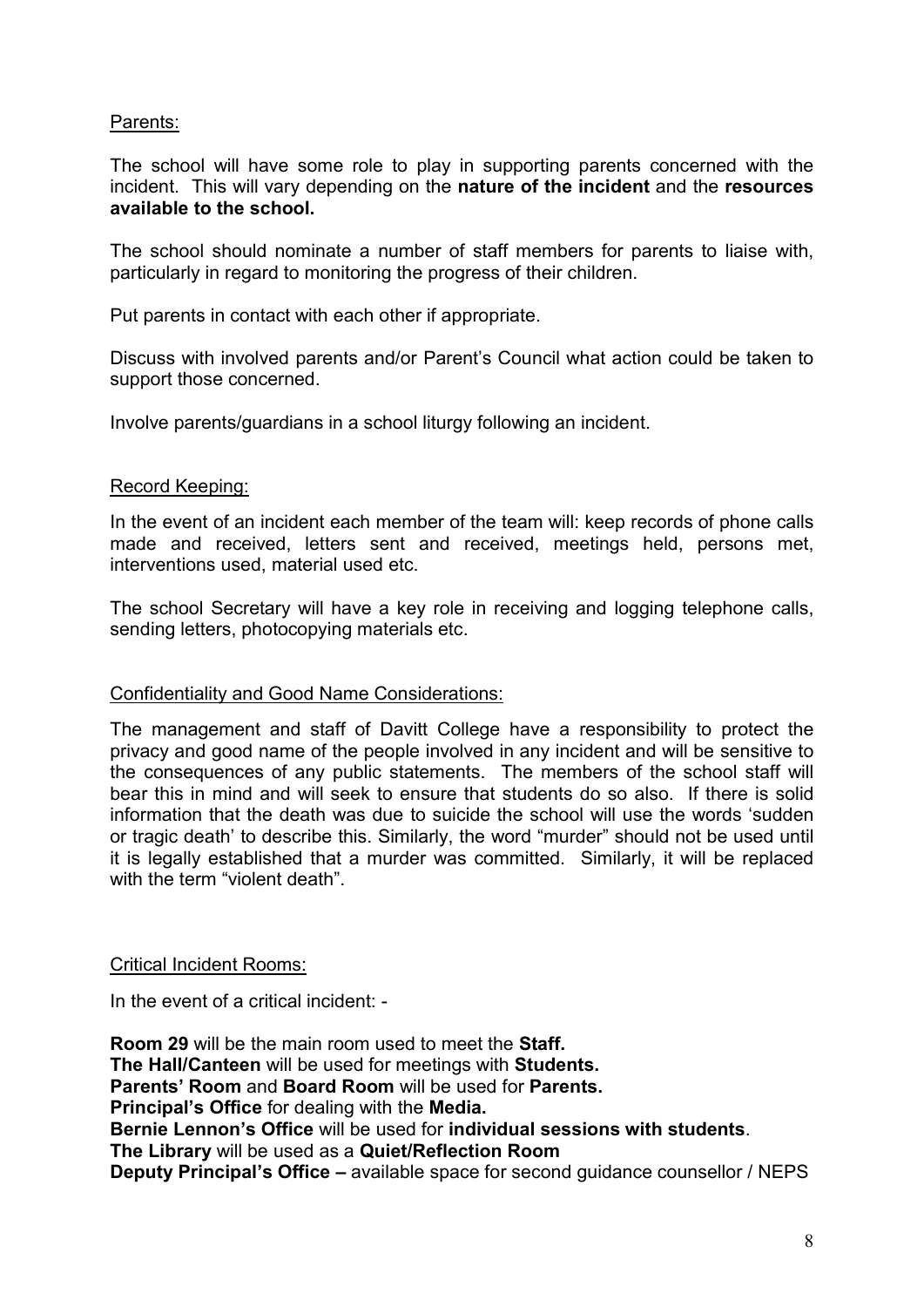## 6. Funeral Services:

Decide what form of representation is appropriate. It is essential, where possible, to consult the family concerned. Do not presume that the bereaved family will want a very public presence by the school.

Prepare students ahead of the funeral. For some this may be the first occasion they have been exposed to a major grief.

For those students who wish, encourage and assist them to write a personal message of sympathy. Consider also a common expression from students and/or staff.

Check out, perhaps with the funeral directors, the arrangements concerning floral tributes. Any accompanying message should be hand-written.

If possible, representatives of the school should visit the home of the bereaved. If students request to visit the home, phone ahead to check that this is appropriate. Visiting the bereaved may be distressing - support those involved.

## 7. Medium and Long Term Action:

The following are merely a selection of the possibilities worthy of consideration:

Students returning to school after a critical incident cannot be easily categorised in terms of their needs. Care should be taken to monitor their relationships with peers and teachers, falling behind in academic and other work; involvement in extracurricular activities etc.

Consider if a special day of reflection/retreat would benefit the class affected by an incident.

When a subsequent bereavement occurs in the school setting, take care to support those who were bereaved previously as this subsequent incident may trigger deep emotional reactions.

The school should consider holding an annual remembrance service for all those connected to the school community who have died. Students and staff can be encouraged to record the names of those who they would like to be remembered.

The school might consider the dedication of a tree, special garden, piece of artwork, notice board to recall those that have died.